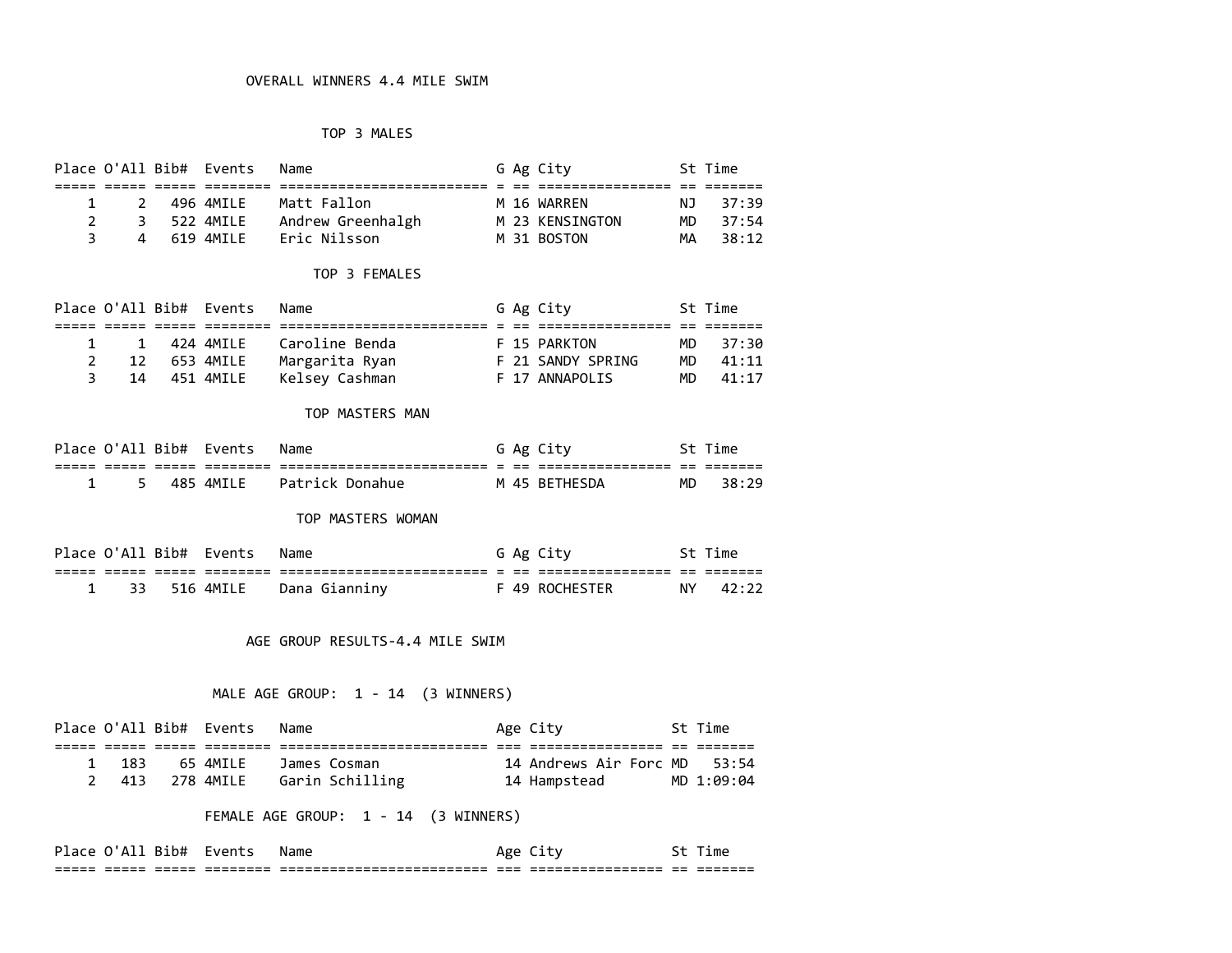## MALE AGE GROUP: 15 - 19 (3 WINNERS)

|    |    | Place O'All Bib# Events | Name           | Age City       |     | St Time |
|----|----|-------------------------|----------------|----------------|-----|---------|
|    |    |                         |                |                |     |         |
|    | 6  | 459 4MILE               | Brendan Cline  | 18 Annapolis   | MD. | 39:11   |
|    | 9  | 410 4MILE               | Ryan Altera    | 15 Atlanta     | GA  | 39:55   |
|    | 11 | 553 4MILE               | Logan Hyde     | 19 Gettysburg  | PA. | 41:10   |
| 4  | 19 | 675 4MILE               | Zachary Smith  | 17 Sykesville  | MD  | 41:40   |
| 5. | 22 | 735 4MTIF               | Zach Zinderman | 15 Clarksville | MD. | 41:54   |

### FEMALE AGE GROUP: 15 - 19 (3 WINNERS)

|    |     | Place O'All Bib# Events | Name          | Age City        |    | St Time |
|----|-----|-------------------------|---------------|-----------------|----|---------|
|    |     |                         |               |                 |    |         |
|    | 18  | 478 4MILE               | Selah Dean    | 16 Fairfax      | VA | 41:39   |
| 2  | 24  | 409 4MILE               | Ashley Altera | 16 Atlanta      | GA | 41:59   |
| 3  | 38  | 655 4MILE               | Sophia Ryan   | 18 Sandy Spring | MD | 42:38   |
| 4  | 50  | 704 4MILE               | Kate Vidano   | 16 Bethesda     | МD | 44:56   |
| 5. | 68. | 624 4MILE               | Katie Pardy   | 16 Sioux Falls  | SD | 46:57   |

### MALE AGE GROUP: 20 - 24 (3 WINNERS)

|    |     | Place O'All Bib# Events | Name            | Age City         |     | St Time |
|----|-----|-------------------------|-----------------|------------------|-----|---------|
|    |     |                         |                 |                  |     |         |
|    | 10  | 561 4MILE               | Daniel Johnson  | 20 Annapolis     | MD  | 41:08   |
|    | 41  | 669 4MILE               | Jonathon Sinton | 21 Towson        | MD  | 43:20   |
| 3  | -55 | 436 4MILE               | Dj Bradshaw     | 24 Silver Spring | MD  | 45:31   |
| 4  | 139 | 673 4MILE               | Logan Smith     | 22 Arnold        | MD  | 51:44   |
| 5. | 141 | 445 4MILE               | Keaton Burke    | 22 Dagsboro      | DE. | 51:47   |

## FEMALE AGE GROUP: 20 - 24 (3 WINNERS)

|   |     | Place O'All Bib# Events | Name               | Age City               |      | St Time |
|---|-----|-------------------------|--------------------|------------------------|------|---------|
|   |     |                         |                    |                        |      |         |
|   | 15  | 731 4MILE               | Anna Wujciak       | 24 Washington          | DC — | 41:18   |
| 2 | 17  | 698 4MILE               | Alice Treuth       | 22 Salisbury           | MD   | 41:37   |
|   | 32  | 495 4MILE               | Katie Fallon       | 23 Warren              | NJ.  | 42:22   |
| 4 | 35. | 532 4MILE               | Grace Hansen       | 21 Lutherville Timo MD |      | 42:28   |
|   | 85  | 588 4MTIF               | Katherine Malinski | 22 Naperville          | IL.  | 48:02   |

## MALE AGE GROUP: 25 - 29 (3 WINNERS)

|   |     | Place O'All Bib# Events | Name             | Age City          |           | St Time |
|---|-----|-------------------------|------------------|-------------------|-----------|---------|
|   |     |                         |                  |                   |           |         |
|   | 16  | 401 4MILE               | Joseph Acquaviva | 27 Lafayette Hill | PA        | 41:29   |
|   | 29  | 497 4MTIF               | Frank Ferraro    | 29 Odenton        | <b>MD</b> | 42:09   |
| ર | 94  | 419 4MTI F              | Nick Baxter      | 29 Riverview      | EL.       | 48:27   |
| 4 | 100 | 577 4MTI F              | Matt Latimer     | 26 Boston         | MА        | 48:37   |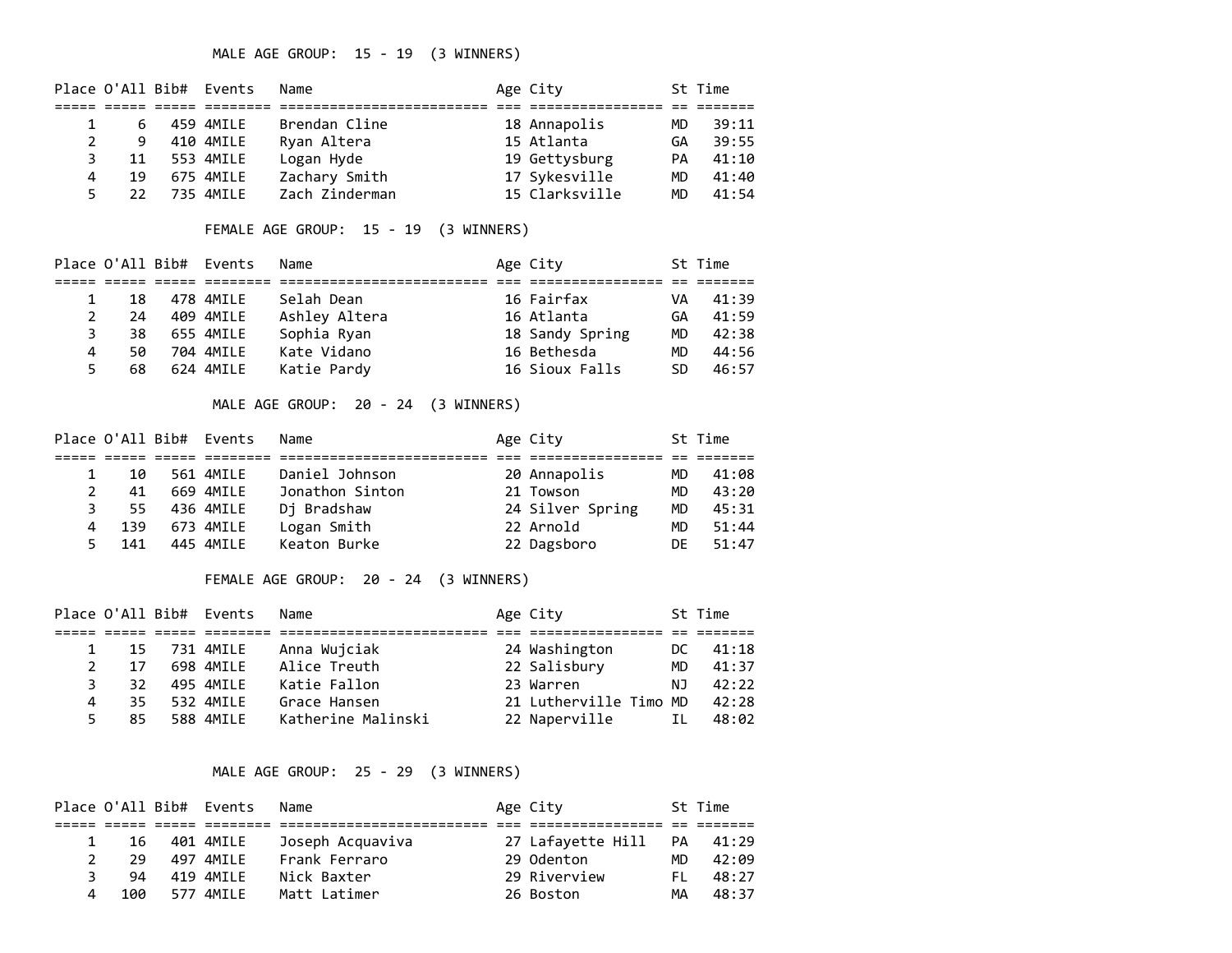### FEMALE AGE GROUP: 25 - 29 (3 WINNERS)

|    |     | Place O'All Bib# Events | Name             | Age City           |           | St Time |
|----|-----|-------------------------|------------------|--------------------|-----------|---------|
|    |     |                         |                  |                    |           |         |
|    | 58. | 615 4MILE               | Eileen Mullowney | 28 Burlington      | VT        | 46:10   |
|    | 67  | 684 4MILE               | Kate Stephensen  | 29 Charlottesville | VA.       | 46:55   |
| 3. | 91  | 726 4MILE               | Shelby Witham    | 27 Towson          | <b>MD</b> | 48:24   |
| 4  | 137 | 695 4MILE               | Heather Thomson  | 27 Utica           | MT        | 51:19   |
| 5. | 149 | 556 4MTIF               | Madison Jacobi   | 25 Acworth         | GA        | 52:27   |

# MALE AGE GROUP: 30 - 34 (3 WINNERS)

|    |     | Place O'All Bib# Events | Name              | Age City        |     | St Time    |
|----|-----|-------------------------|-------------------|-----------------|-----|------------|
|    |     |                         |                   |                 |     |            |
|    | 21  | 703 4MILE               | Sergey Urazov     | 34 Falls Church | VA  | 41:50      |
|    | 93  | 542 4MILE               | Christopher Hepp  | 31 Thomaston    | МF  | 48:26      |
| З. | 103 | 452 4MILE               | William Charlton  | 30 Arnold       | MD. | 48:38      |
| 4  | 264 | 733 4MILE               | Bradley Yelton    | 33 Baltimore    | MD  | 58:32      |
| 5. | 295 | 193 4MTIF               | Michael Marquardt | 34 Gordonsville |     | VA 1:00:14 |

## FEMALE AGE GROUP: 30 - 34 (3 WINNERS)

|    |     | Place O'All Bib# Events | Name                  | Age City          |           | St Time |
|----|-----|-------------------------|-----------------------|-------------------|-----------|---------|
|    |     |                         |                       |                   |           |         |
|    | 57  | 596 4MILE               | Kelly Rose McCullough | 30 Falls Church   | VA        | 45:42   |
|    | 79  | 599 4MILE               | Cindy McLaughlin      | 33 Baltimore      | <b>MD</b> | 47:39   |
|    | 92  | 503 4MILE               | Emily Fleckenstein    | 30 Port Jefferson | NY.       | 48:26   |
| 4  | 105 | 405 4MILE               | Allison Alexander     | 30 Rockville      | MD        | 48:41   |
| 5. | 117 | 460 4MILE               | Lindsay Clingan       | 30 Finksburg      | MD        | 49:22   |

## MALE AGE GROUP: 35 - 39 (3 WINNERS)

|              |     | Place O'All Bib# Events | Name            | Age City               |     | St Time |
|--------------|-----|-------------------------|-----------------|------------------------|-----|---------|
|              |     |                         |                 |                        |     |         |
|              | 8   | 422 4MILE               | Robert Bellamy  | 37 Baltimore           | MD  | 39:29   |
| $\mathbf{2}$ | 30  | 718 4MILE               | Michael Wheeler | 38 Ellicott City       | MD  | 42:14   |
| 3            | 34  | 672 4MILE               | Dylan Smith     | 35 Lutherville Timo MD |     | 42:25   |
| 4            | 45  | 709 4MILE               | Justin Voorheis | 38 Millville           | DE. | 44:14   |
| 5            | 46. | 443 4MILE               | Patrick Brugh   | 35 Towson              | MD  | 44:29   |

## FEMALE AGE GROUP: 35 - 39 (3 WINNERS)

|   |    | Place O'All Bib# Events | Name              | Age City       |     | St Time |
|---|----|-------------------------|-------------------|----------------|-----|---------|
|   |    |                         |                   |                |     |         |
|   | 64 | 711 4MTIF               | Catherine Wallace | 38 Arnold      | MD. | 46:32   |
|   | 87 | 693 4MILE               | Brenda Thayer     | 38 Alexandria  | VA  | 48:08   |
| ₹ | 99 | 597 4MTIF               | Erin McDonald     | 38 Gainesville | VA. | 48:35   |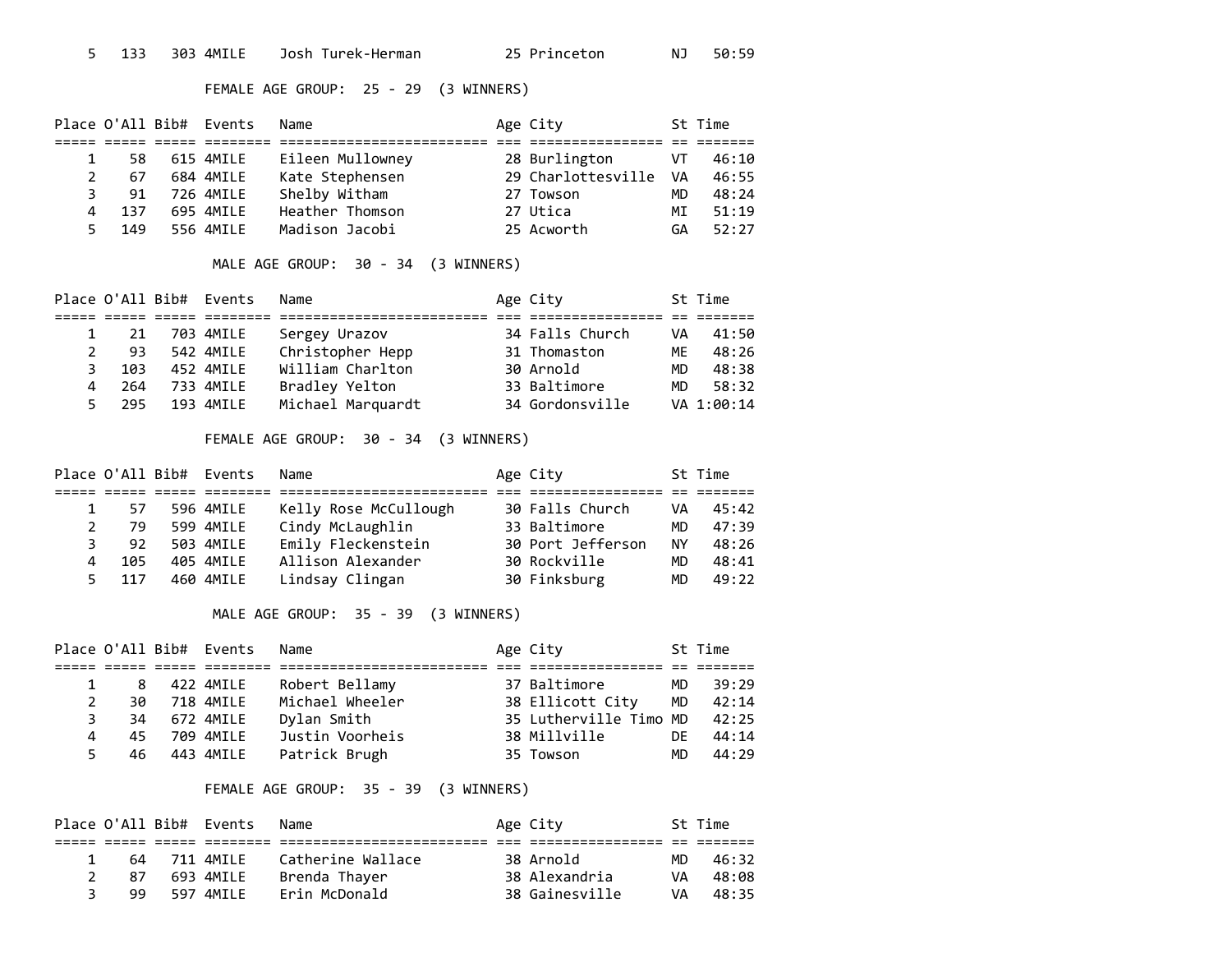|  | 4 129 723 4MILE Andrea Wilhelm | 39 Steamboat Spring CO 50:41 |  |
|--|--------------------------------|------------------------------|--|
|  | 5 150 432 4MILE   Marie Bowman |                              |  |

## MALE AGE GROUP: 40 - 44 (3 WINNERS)

|              |     | Place O'All Bib# Events | Name              | Age City         |     | St Time |
|--------------|-----|-------------------------|-------------------|------------------|-----|---------|
|              |     |                         |                   |                  |     |         |
| $\mathbf{1}$ | 20  | 529 4MILE               | Cameron Hamilton  | 41 Arlington     | VA  | 41:44   |
| 2            | 28  | 632 4MILE               | Charles Potterton | 43 Salisbury     | MD  | 42:08   |
| 3            | 44  | 402 4MILE               | Christopher Adams | 43 Bristow       | VA  | 44:00   |
| 4            | 52  | 431 4MILE               | Matthew Bower     | 44 Falls Church  | VA. | 45:03   |
| 5.           | 53. | 606 4MILE               | Tim Methric       | 41 Ellicott City | MD  | 45:23   |

## FEMALE AGE GROUP: 40 - 44 (3 WINNERS)

|              |     | Place O'All Bib# Events | Name             | Age City         |      | St Time |
|--------------|-----|-------------------------|------------------|------------------|------|---------|
|              |     |                         |                  |                  |      |         |
|              | 61  | 464 4MILE               | Heather Congdon  | 40 Rockville     | МD   | 46:21   |
| $\mathbf{2}$ | 116 | 455 4MILE               | Emily Clark      | 40 Herndon       | VA   | 49:18   |
| 3.           | 135 | 564 4MILE               | Elizabeth Kalka  | 43 Waxhaw        | NC . | 51:06   |
| 4            | 151 | 585 4MILE               | Megan MacKey     | 42 Ellicott City | MD   | 52:32   |
| 5.           | 198 | 534 4MILE               | Laura Harrington | 41 Arlington     | VA   | 54:38   |

## MALE AGE GROUP: 45 - 49 (3 WINNERS)

|    |    | Place O'All Bib# Events | Name           | Age City       |     | St Time |
|----|----|-------------------------|----------------|----------------|-----|---------|
|    |    |                         |                |                |     |         |
|    | 7  | 423 4MILE               | Brian Benda    | 48 Parkton     | MD. | 39:21   |
| 2  | 13 | 506 4MILE               | Erik Franklin  | 47 Arlington   | VA  | 41:14   |
| 3  | 37 | 575 4MILE               | Reed Kroncke   | 49 Grasonville | MD  | 42:31   |
| 4  | 39 | 552 4MILE               | Bradley Hyde   | 48 Gettysburg  | PA  | 42:43   |
| 5. | 43 | 586 4MTIF               | Brian Mailloux | 47 New York    | NY. | 43:42   |

## FEMALE AGE GROUP: 45 - 49 (3 WINNERS)

|    |     | Place O'All Bib# Events | Name                 | Age City      |     | St Time |
|----|-----|-------------------------|----------------------|---------------|-----|---------|
|    |     |                         |                      |               |     |         |
|    | 267 | 324 4MILE               | Andrea Williams      | 48 Arnold     | MD. | 58:40   |
|    | 273 | 202 4MILE               | Angie Melton         | 48 Kensington | MD  | 59:13   |
|    | 275 | 412 4MILE               | Lisa Anderson        | 46 Annapolis  | MD  | 59:21   |
| 4  | 281 | 587 4MILE               | Elizabeth Malinowski | 45 Nottingham | MD  | 59:43   |
| 5. | 284 | 486 4MILE               | Holly Donnelly       | 46 Kensington | MD  | 59:52   |

### MALE AGE GROUP: 50 - 54 (3 WINNERS)

|  | Place O'All Bib# Events | Name                      | Age City      | St Time  |
|--|-------------------------|---------------------------|---------------|----------|
|  |                         |                           |               |          |
|  |                         | 51 617 4MILE James Murray | 51 Alexandria | VA 44:59 |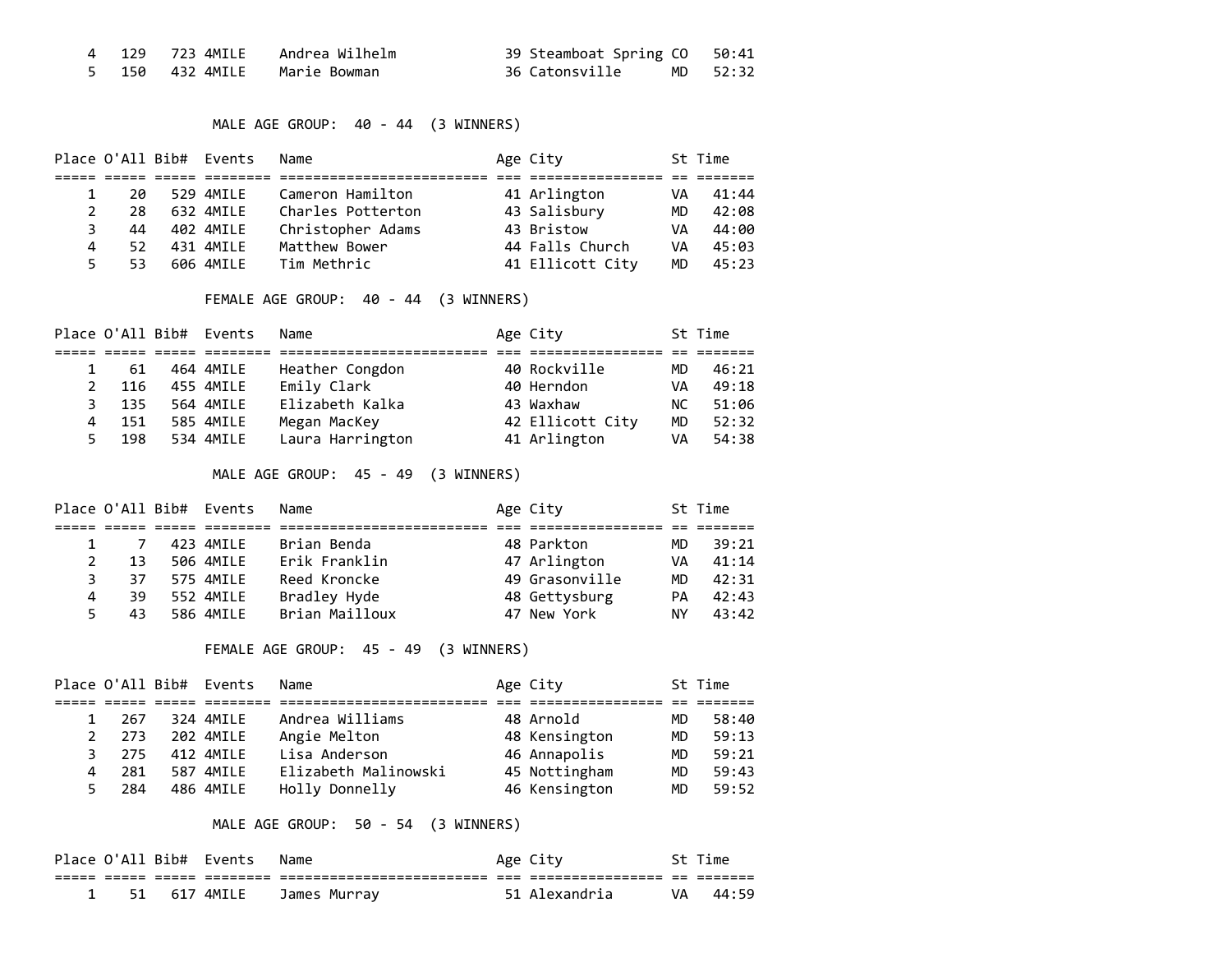|  | 59 505 4MILE   John Fox   |                             | 50 Saint Johns              | FL 46:13 |
|--|---------------------------|-----------------------------|-----------------------------|----------|
|  |                           | 3 72 408 4MILE Allan Altera | 54 Atlanta                  | GA 47:05 |
|  |                           | 4 73 435 4MILE Kiko Bracker | 50 Needham Heights MA 47:08 |          |
|  | 5 75 438 4MILE Paul Breza |                             |                             |          |

FEMALE AGE GROUP: 50 - 54 (3 WINNERS)

|    |     | Place O'All Bib# Events | Name                | Age City          |    | St Time |
|----|-----|-------------------------|---------------------|-------------------|----|---------|
|    |     |                         |                     |                   |    |         |
|    | 56  | 713 4MILE               | Emily Watts         | 51 Sparks Glencoe | MD | 45:32   |
| 2  | 131 | 569 4MILE               | Carrie Kirk         | 51 Indianapolis   | ΙN | 50:49   |
| 3  | 134 | 567 4MILE               | Melissa Kerker      | 54 Indianapolis   | ΙN | 51:04   |
| 4  | 162 | 510 4MILE               | Cathy Gainor        | 51 Kensington     | MD | 52:58   |
| .5 | 188 | 152 4MILE               | Natalie Janiszewski | 52 Severna Park   | MD | 54:19   |

MALE AGE GROUP: 55 - 59 (3 WINNERS) - UPDATED 6/11

|    |    | Place O'All Bib# Events | Name           | Age City      |     | St Time |
|----|----|-------------------------|----------------|---------------|-----|---------|
|    |    |                         |                |               |     |         |
|    | 9  | 666 4MILE               | John Shewell   | 55 Blackwood  | NJ. | 39:51   |
|    | 24 | 664 4MILE               | David Shackley | 56 Alexandria | VA  | 41:58   |
| 3  | 26 | 493 4MILE               | Bill Fallon    | 56 Warren     | ΝJ  | 42:03   |
| 4  | 27 | 650 4MILE               | Kris Rutford   | 59 Lincoln    | NE. | 42:05   |
| 5. | 31 | 404 4MTIF               | John Aiello    | 55 Wilmington | DF. | 42:15   |

FEMALE AGE GROUP: 55 - 59 (3 WINNERS)

|     | Place O'All Bib# Events | Name             | Age City         |           | St Time |
|-----|-------------------------|------------------|------------------|-----------|---------|
|     |                         |                  |                  |           |         |
| 90  | 525 4MILE               | Terri Haber      | 58 Manchester    | MD.       | 48:22   |
| 109 | 687 4MILE               | Lisa Stickevers  | 56 Minneapolis   | ΜN        | 48:46   |
| 145 | 248 4MILE               | Denise Priddy    | 56 Davidsonville | MD        | 52:11   |
| 193 | 699 4MILE               | Margarita Treuth | 56 Salisbury     | <b>MD</b> | 54:27   |
| 205 | 651 4MILE               | Alice Ryan       | 56 Sandy Spring  | MD        | 54:50   |

### MALE AGE GROUP: 60 - 64 (3 WINNERS)

|    |     | Place O'All Bib# Events | Name         | Age City       |     | St Time |
|----|-----|-------------------------|--------------|----------------|-----|---------|
|    |     |                         |              |                |     |         |
|    | 48  | 677 4MILE               | David Speier | 63 Bishopville | MD. | 44:41   |
| 2  | 76  | 627 4MILE               | Ray Peden    | 64 New Castle  | DF. | 47:29   |
| ₹  | 89  | 654 4MILE               | Pat Ryan     | 60 Henrico     | VA  | 48:21   |
|    | 125 | 494 4MILE               | Frank Fallon | 63 Rockville   | MD  | 50:05   |
| 5. | 130 | 548 4MILE               | Philip Hoge  | 63 Crofton     | MD  | 50:41   |

FEMALE AGE GROUP: 60 - 64 (3 WINNERS)

| _____  | ___   | ______      | ________  | -------------------------  | ____ | ________________ | $ -$ | _______ |
|--------|-------|-------------|-----------|----------------------------|------|------------------|------|---------|
| -----  | _____ |             | _________ | __________________________ | ---- | ________________ | $-$  | ------- |
| $\sim$ |       | <b>15th</b> | vΑ        | Name<br>____               |      | $\sim$           |      | ımı     |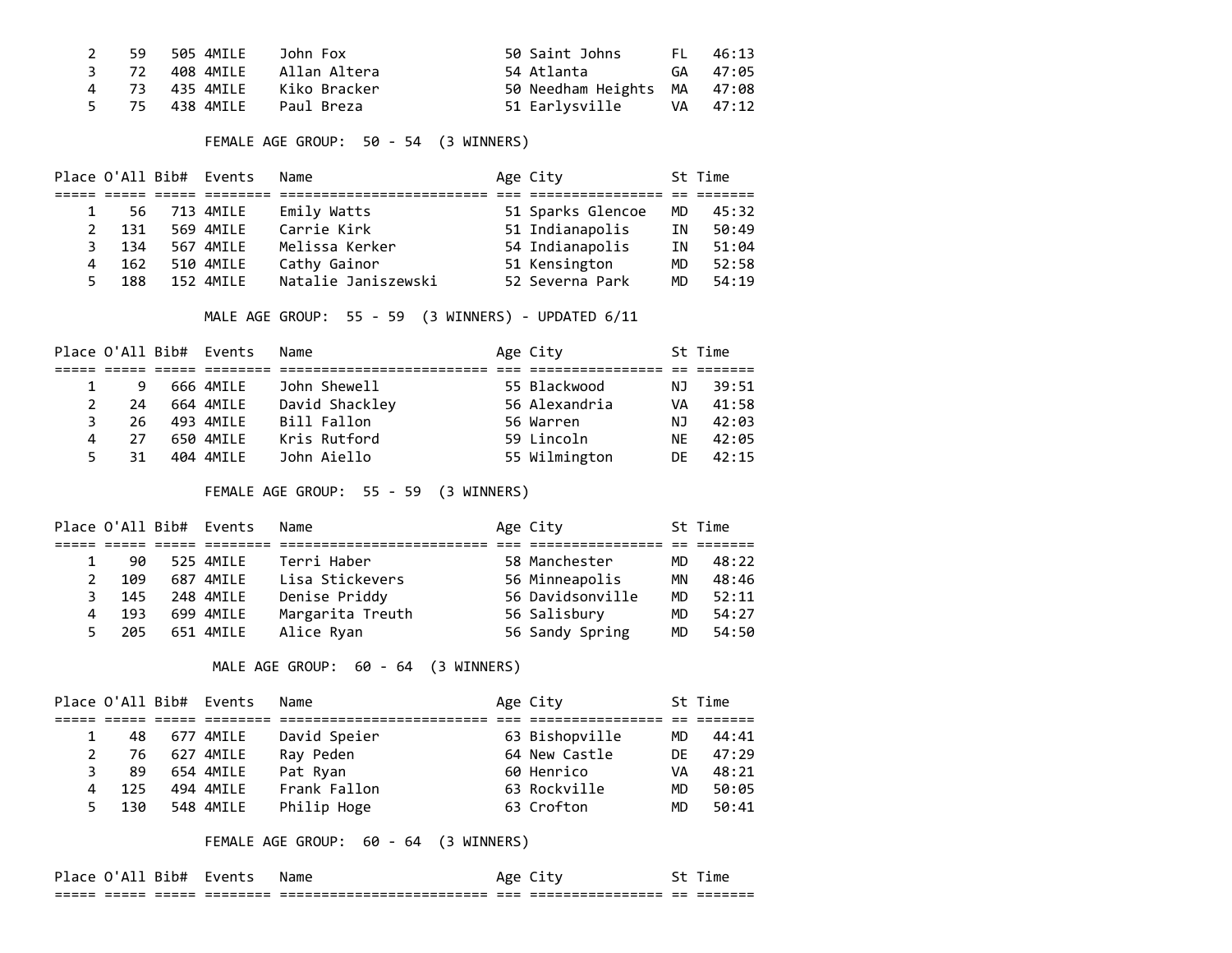|       | 1 178 647 4MILE | Maureen Rohrs    | 63 Severna Park  | MD 53:40   |
|-------|-----------------|------------------|------------------|------------|
| 2 317 | 203 4MILE       | Elizabeth Mesora | 60 Davidsonville | MD 1:01:20 |
| 3 379 | 253 4MILE       | Judy Ramirez     | 61 Toms River    | NJ 1:06:09 |
| 4 396 | 19 4MILE        | Maggie Bartlett  | 64 Boyds         | MD 1:07:13 |
| 5 425 | 8 4MTIF         | Barbara Allen    | 63 Paw Paw       | WV 1:10:02 |

### MALE AGE GROUP: 65 - 69 (3 WINNERS)

|    |     | Place O'All Bib# Events | Name           | Age City       |     | St Time    |
|----|-----|-------------------------|----------------|----------------|-----|------------|
|    |     |                         |                |                |     |            |
|    | 81  | 526 4MILE               | Reg Hahne      | 65 Columbia    | MD. | 47:51      |
| 2  | 160 | 515 4MILE               | Bruce Gianniny | 68 Rochester   | NY. | 52:54      |
| 3  | 191 | 457 4MILE               | James Clifford | 67 Poolesville | MD  | 54:25      |
| 4  | 196 | 730 4MILE               | Mark Wright    | 66 Mankato     | ΜN  | 54:36      |
| 5. | 315 | 507 4MILE               | Doug Frohock   | 68 Marmora     |     | NJ 1:01:16 |

#### FEMALE AGE GROUP: 65 - 69 (3 WINNERS)

|    |      | Place O'All Bib# Events | Name                   | Age City    |     | St Time    |
|----|------|-------------------------|------------------------|-------------|-----|------------|
|    |      |                         |                        |             |     |            |
|    | -124 | 581 4MILE               | Shirley Loftus-Charley | 67 Afton    | VA  | 50:04      |
| 2  | 200  | 592 4MTI F              | Janice Mattson         | 66 Pasadena | MD. | 54:43      |
| 3. | 463  | 579 4MILE               | Mitchell Lewis         | 67 Gladwyne |     | PA 1:14:40 |
| 4  | 498  | 32 4MTI F               | Kathleen Bober         | 65 Tucson   |     | AZ 1:22:47 |

### MALE AGE GROUP: 70 - 74 (3 WINNERS)

|    |     | Place O'All Bib# Events | Name           | Age City                      | St Time    |
|----|-----|-------------------------|----------------|-------------------------------|------------|
|    |     |                         |                |                               |            |
|    | 302 | 245 4MILE               | John Post      | 71 Charlottesville VA 1:00:32 |            |
|    | 347 | 667 4MILE               | John Shields   | 72 Annapolis                  | MD 1:03:48 |
| ٦. | 380 | 146 4MILE               | Jack Iliff     | 74 Annapolis                  | MD 1:06:12 |
| 4  | 393 | 14 4MILE                | Robert Axelrod | 71 Washington                 | DC 1:06:51 |
| 5. | 406 | 287 4MTIF               | Daniel Shub    | 70 Baltimore                  | MD 1:08:29 |

### FEMALE AGE GROUP: 70 - 74 (3 WINNERS)

|       | Place O'All Bib# Events | Name        |            | Age City     |              | St Time    |
|-------|-------------------------|-------------|------------|--------------|--------------|------------|
|       |                         |             | ___<br>___ |              | $ -$<br>$ -$ |            |
| 1 529 | 147 4MILE               | Sally Iliff |            | 73 Annapolis |              | MD 1:31:49 |

## MALE AGE GROUP: 75 - 79 (3 WINNERS)

Place O'All Bib# Events Name Age City St Time ===== ===== ===== ======== ========================= === ================ == =======

FEMALE AGE GROUP: 75 - 79 (3 WINNERS)